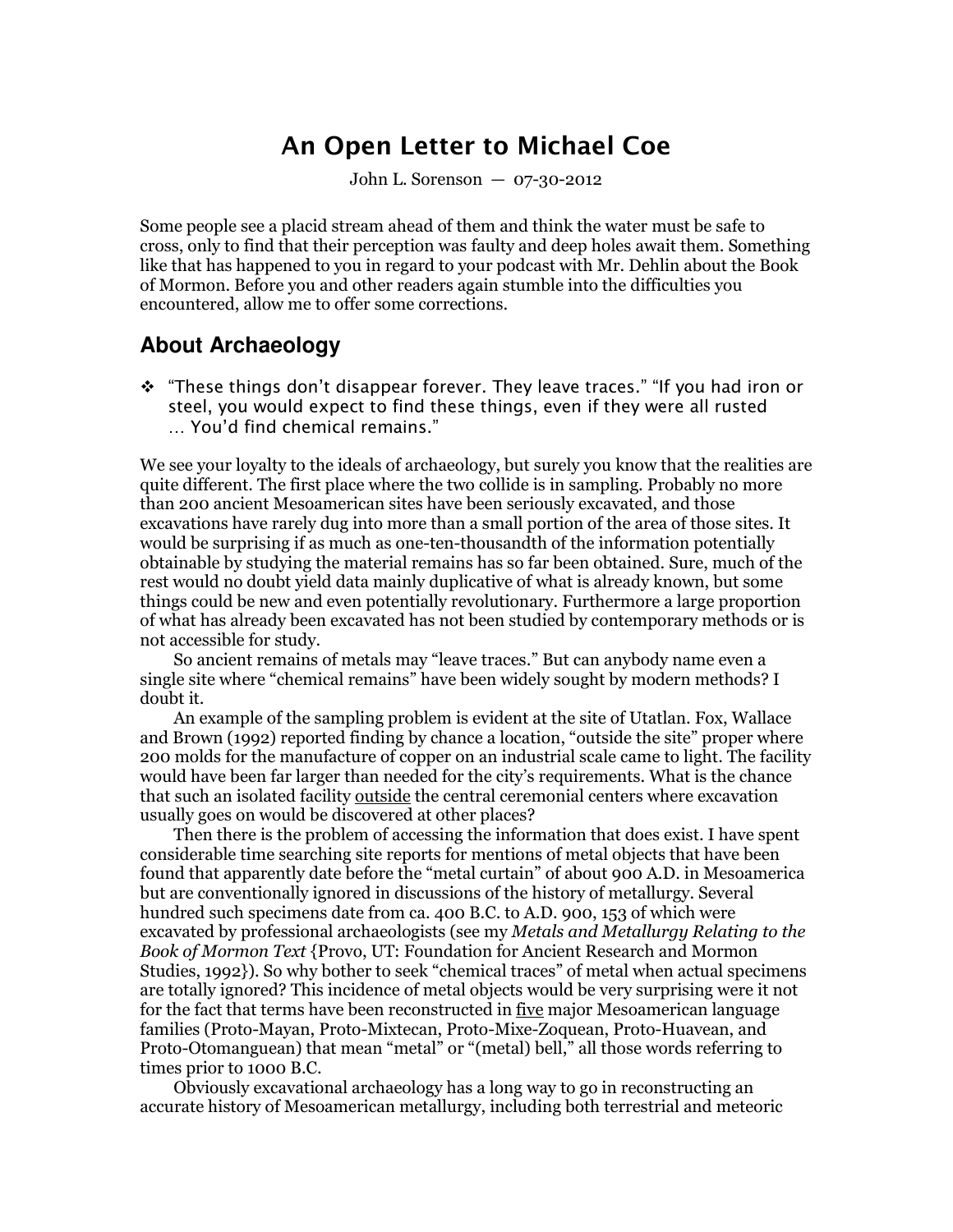iron among over a dozen known metals and alloys. Eminent metallurgical expert Dudley Easby commented regarding the general problem, "the relative [apparent] absence of metals in the early Americas constitutes one of the most infuriatingly enigmatic subjects in the history of technology" (1966), and Gordon Willey of Harvard said much the same thing: the question of the use of metals constitutes "the [Mesoamerican] anthropologist's sorest dilemma" (1966).

 The question of the presence of the horse in civilized Mesoamerica further illustrates the problem of what is acceptable archaeological documentation. C. E. Ray's report (1957. "Pre-Columbian horses from Yucatan," Journal of Mammalogy 38: 278) of finding horse bones in deep layers of the water hole at Mayapan (Yucatan) raised anew an issue that Mercer (1896) and Hatt (1953) had earlier raised with their finds of horse bones on the surface in Yucatan caves. The matter was compounded by Peter Schmidt's 1988 work in Loltun Cave that found horse bones scattered through a number of layers of early pottery-bearing debris; he observed, "something went on here that is still difficult to explain." (Interestingly, he was not aware of the finds Ray reported.) There are also further evidences for pre-1500 A.D. dates of other horse bones (including three radiocarbon-dated finds from North America). This, like the metals, is an "unfinished" archaeological story, in this case defying the dictum that "there were no horses" for the last ten thousand years in America. Simultaneously it shows the limits of the data revealed by excavations about which so much is said.

 Yet another possibility is that some other species was counted as a "horse," by the Nephites, for example. The Aztecs upon seeing Spanish horses referred to them as "the deer that people ride," and there are pre-Columbian artistic representations of riders-ondeer. So what "was" a "horse" to ancient Mesoamericans?

#### **About the Book of Mormon**

In approaching the Book of Mormon it is vital to understand its nature as an historical document. I demonstrated at length in *An Ancient American Setting for the Book of Mormon* (50-56) that the volume is a lineage history, comparable to lineage histories common in Mesoamerica and elsewhere around the world. As such it gives primarily an account of the Nephite tribe. Other groups were brought under their aegis but little is said of those others. For example the "Mulekites" were incorporated into the Nephite kingdom under king Mosiah I. They were said to be more numerous than the Nephites proper, yet the entire record only contains about 400 words specifically about that majority group. This, of course, is comparable to the Popol Vuh, which is about a band of intruders from central Mexico; what the text says about the majority Mayan population is only a tiny fraction of what is told about the intruder elite. The Book of Mormon is largely about the minority who constituted the Nephite elite class, the record keepers, not about the mass of the population.

 When one sees the scriptural records as about a minority, the issue about population becomes clearer. The tiny numbers of immigrants from overseas could never have multiplied on a scale to account for the later populations engaged in wars and so on. Clearly, indigenous populations were incorporated as nominal "Nephites," "Lamanites" and "Jaredites." Little-noticed parts of the text actually confirm such situations (see my 1992 article "When Lehi's party arrived in the land, did they find others there?" *Journal of Book of Mormon Studies* 1: 1-34).

- *The Jaredites "didn't really survive terribly long"*
- *The Jaredites "go back, what, something like four, five hundred B.C."*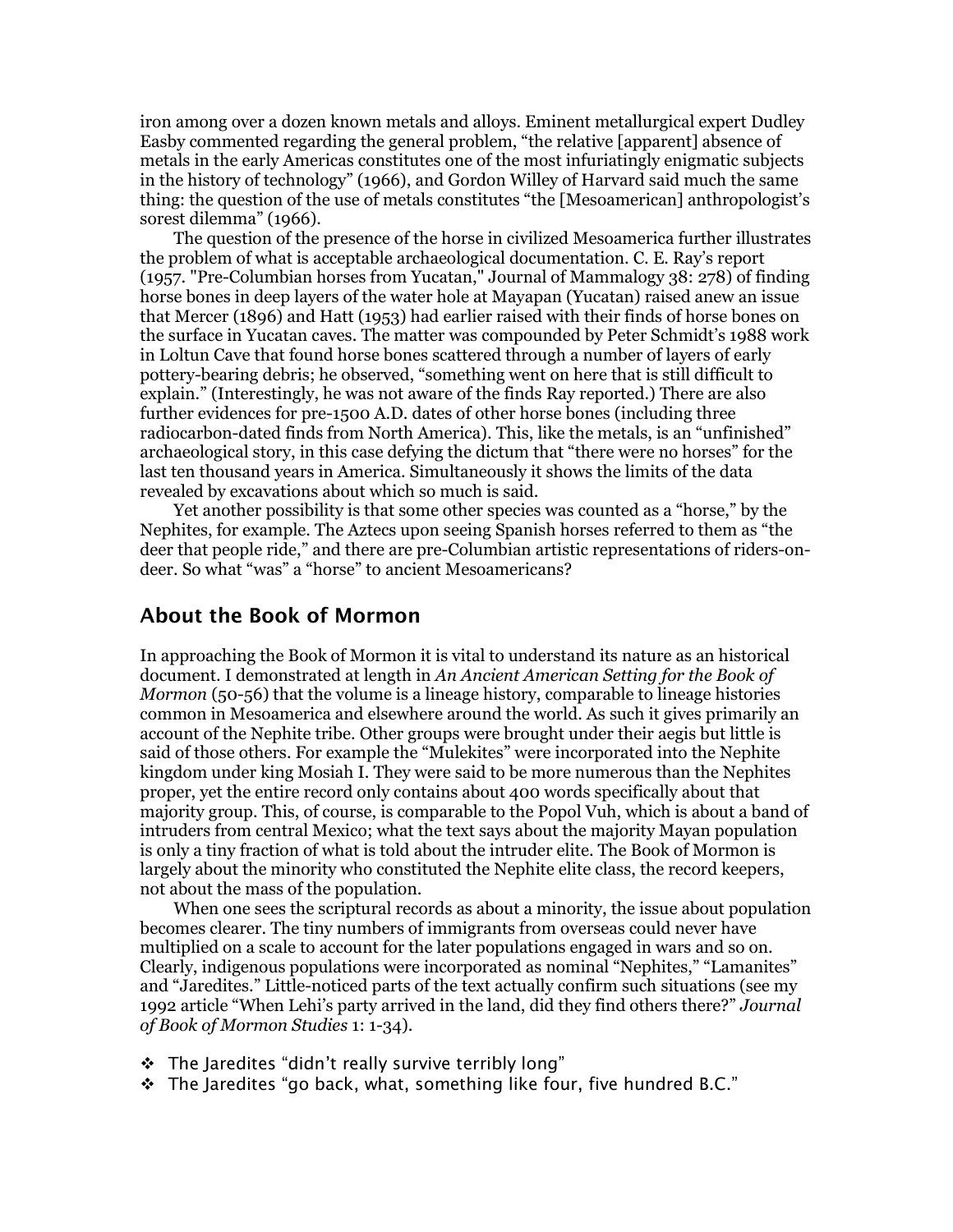The Jaredites left Mesopotamia at the time of the "great tower," presumed to have been around the time of the earliest ziggurat, perhaps a little before 2500 B.C. Their demise as a functioning society was just after 600 B.C., two millennia later.

*Nephites "were highly civilized people"* 

In origin, yes, except that their small initial party (fewer than 35 men, women and children) slogged 1200 miles through the rugged mountains of western Arabia over an eight-year period, subsisting much of the time on uncooked meat. These circumstances would take most of the "civilization" out of anyone. When they embarked from the coast of Oman for their 20,000-plus-mile voyage, they took no animals with them and little technology except what knowledge they carried in their heads. Upon landing Lehi's crew must have been about as deculturated as a frazzled band of people could be.

- *"They had cattle, they had horses, they had wheat."*
- *"Maize by the way isn't really mentioned in the Book of Mormon."*
- *"Introduced crop plants would not have become extinct."*

See above regarding horses. Immediately after landing (probably in coastal Guatemala) they "did find" "beasts in the wilderness" ("cow," "ox," "ass," "horse," "goat," "wild goat"). At length some of those creatures ended up domesticated, by means and hands not described. Clearly the animals would have consisted of native American species to which the newcomers, by a process familiar to other groups encountering exotic fauna, applied "nearest look-alike names" to the newly encountered critters. (In my book, *An Ancient American Setting for the Book of Mormon*, 1985, 288-99, I suggest candidate native American species that might have been those listed/labelled animals.)

 The first mention of grain cultivation occurred nearly 400 years later—"corn" (maize), "wheat" and "barley"; corn was the grain of choice. What crop the name "wheat" was given to is never clarified, but of course it would have been some native one (eventually Mesoamericans cultivated at least 13 species of grains). Domesticated barley was discovered in archaeological sites in Arizona and midwestern states 25 years ago, and could well have grown in Mexico too.

 Regarding the seeds brought by Lehi's party, many of them may have quickly gone extinct because of the very different ecological conditions between Arabia or Palestine and the new setting on the moist tropical coast of Guatemala. Imported plants do not necessarily survive such a change; consider the case reported by Bishop Diego de Landa that in 16th-century Yucatan, "We have set them [the Indians] to raising [European] millet and it grows marvelously well and is a good kind of sustenance" (Tozzer 1941, 196). Yet 350 years later botanists with the Carnegie Institution who inventoried the plants of Yucatan failed to find any trace of millet (Tozzer 1941, footnote 1051), after less than 400 years.

*"They had the compass to navigate by."* 

Not at all. What they had was a device that gave Lehi's original party travel instructions by divine intervention, but it was said to work by "faith," not on any mechanical ("compass") principle.

 *"There are steel swords mentioned in the Book of Mormon, or shields or helmets or whatever." "Yes, that's correct."*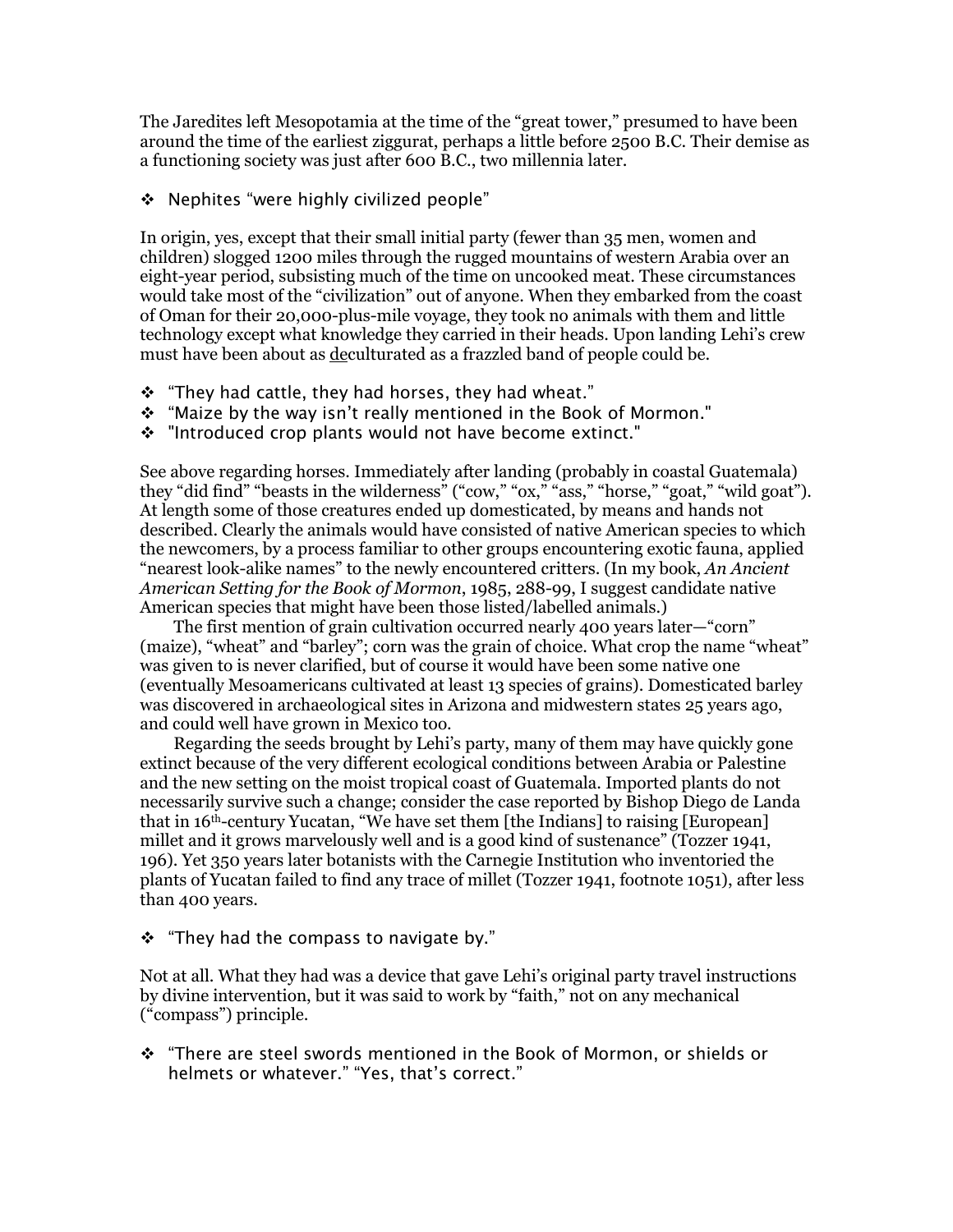Lehi's party carried with them on their trek a sword of steel that was preserved as a sacred relic. When Nephites and Lamanites by the thousands were armed with swords, they obviously would not have been of metal, which was considered "precious," nor is there any reason from the text to suppose that they were. At one point a large group of Lamanites fled from military service, going to "the place of arms" to defend themselves. The description of the situation makes it appear to be an obsidian outcrop (possibly El Chayal). Their swords were very probably the obsidian-edged weapons called *macuahuitl* by the Aztecs. However at one point in Jaredite history their record says that they made "swords out of steel." This is an unexplained anomaly. (However, note that the term that is read "steel" in the King James Bible is currently translated by experts as "bronze.") A large variety of shields is known to have been used by Mesoamerican warriors from Pre-Classic times onward, but "helmets" are not mentioned at all in the Book of Mormon.

*"Wheeled toys are known in Classic times … in Vera Cruz."* 

Actually these begin, at Teotihuacan at least, immediately after the time of Christ (Müller 1978).

 *"Lets do the coins." "… if there were coins they would be chocolate beans. Why aren't chocolate beans mentioned in the Book of Mormon?"* 

Years ago the word "coins" was gratuitously inserted by a Mormon editor in the heading of Alma 11 (but since removed). There is no use of the term in the text itself. "Money" was said to be used, but Nephite money, like that in the Israelite homeland (the "shekel"), was in weight-determined units of some valued substance.

 Cocoa beans were in use (how early no one knows) among the Maya, but throughout Mesoamerica a variety of other materials also served as "money." The constant fallback on Maya culture is understandable in the podcast, but Nephite culture was obviously not closely congruent with Maya culture.

*"Silk. Nothing."* 

The Spaniards described at least five Mesoamerican varieties of what they termed "silk" or its equivalent; none of them used the species that prevailed in East Asia. (A treatment of this topic appeared in my *An Ancient American Setting for the Book of Mormon*, 1985, 232).

*"Seven-day calendar was unknown in Mesoamerica."* 

H. Neuenswander (1981) agreed with Eric Thompson that there was a seven-day week feature, based on a logical division (one fourth) of a 28-day lunar month. In any case the three mentions in the Book of Mormon of "week" do not say that the period was seven days; "weeks" of other lengths are known in various cultures around the world.

*"Chariots? They (Mesoamericans) never had chariots."* 

Correct. The meaning of "chariots" mentioned in the Book of Mormon text remains unclear. They are mentioned twice, in very limited geographical areas, in connection with horses. And, by the way, no chariot has ever been excavated in Palestine, despite documentary statements implying that they were very numerous. They are of course very unlikely to be found in ceremonial centers, the areas usually excavated by archaeologists.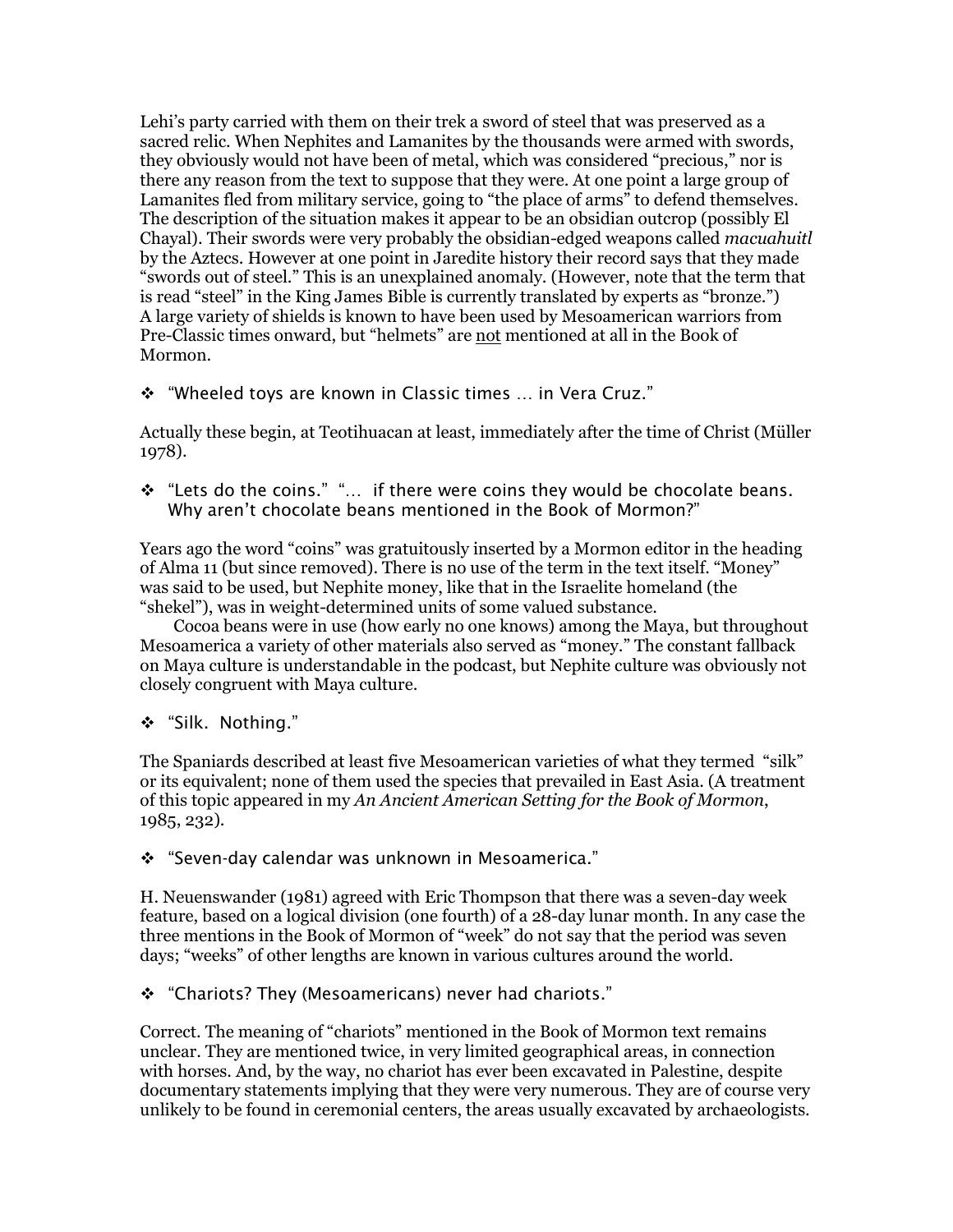*"Pig. Zero. Not one pig bone has ever shown up in pre-Columbian excavations."* 

Oh, come now. Peccaries were hunted, kept and even herded (see Brian Dillon 1981), and they surely are "pigs."

 It is noteworthy that another supposedly "not-found-by-archaeologists" animal, the chicken (*Gallus gallus*), was finally found at a Classic Maya site, Caracol (Teeter 2004), but the only notice of the find was an incidental listing in a table of species whose bones had been found!

 *"Elephants, there's nothing. Absolutely zero." "The Clovis people… , about …10,000 BC. … killed them all… ."* 

This is a good instance of converting (Paul Martin's) hypothesis into "fact" without checking the data. Mastodon (unquestionably "elephant") remains have been dated by radiocarbon at around 5000 BC in Florida (Martin and Webb 1974, 144-145), around the Great Lakes to 4000 BC (Wenner-Gren Foundation for Anthropological Research 1975, 22), in the Mississippi Valley at near 3300 BC (S. Williams 1957), and perhaps to near 100 BC near St. Petersburg, Florida. (Hester 1960, 74, noted: "low terminal [C-14] dates for the mastodon indicate . . . lingering survival in isolated areas"). In the Book of Mormon a single mention is made, in the Jaredite account ("There were elephants"), dated in the third millennium B.C., after which the record is silent, which may be taken as indicating spot extinction?

 *"The illustrations in the popular edition of the Book of Mormon, you see that's a Maya city."* 

What do popular illustrations have to do with actual history? And even then how would you know that the illustrator had in mind a "Maya" city instead of merely a Mesoamerican city? There is too much "Mayanization" going on throughout this entire discussion. The text's "Nephites" were not Maya in all probability; the "Lamanites" may have been partly so.

 The same (as about the illustrations) may be said of the vignette about the RLDS missionary who had uninformed things to say about Book of Mormon people. Why even bring this up? Would he count as a "Book of Mormon archaeologist?!"

*"There are no King Benjamin's or anybody like that" in Mayan literature.* 

Fallacious thinking. Would it make sense to say, "There are no Jesus Christ's or anybody like that in Roman monuments or literature?" (Or Greek, or Egyptian, or Syrian, or Jewish, etc.?) Mention or not has no relevance to the question of whether there was a Jesus Christ. Furthermore, "history" was often rewritten by successors—" I am more than ever convinced the codices were destroyed at intervals and history was then rewritten to suit the ruler of the day" (Nigel Davies 1984). In any case you yourself have talked about there having been "thousands" of Maya books that have been lost or destroyed. One might wonder about the variety of their contents.

 *When "we start getting extensive Maya inscriptions …. they don't mention any of these wonderful people out of the Book of Mormon. Nothing".*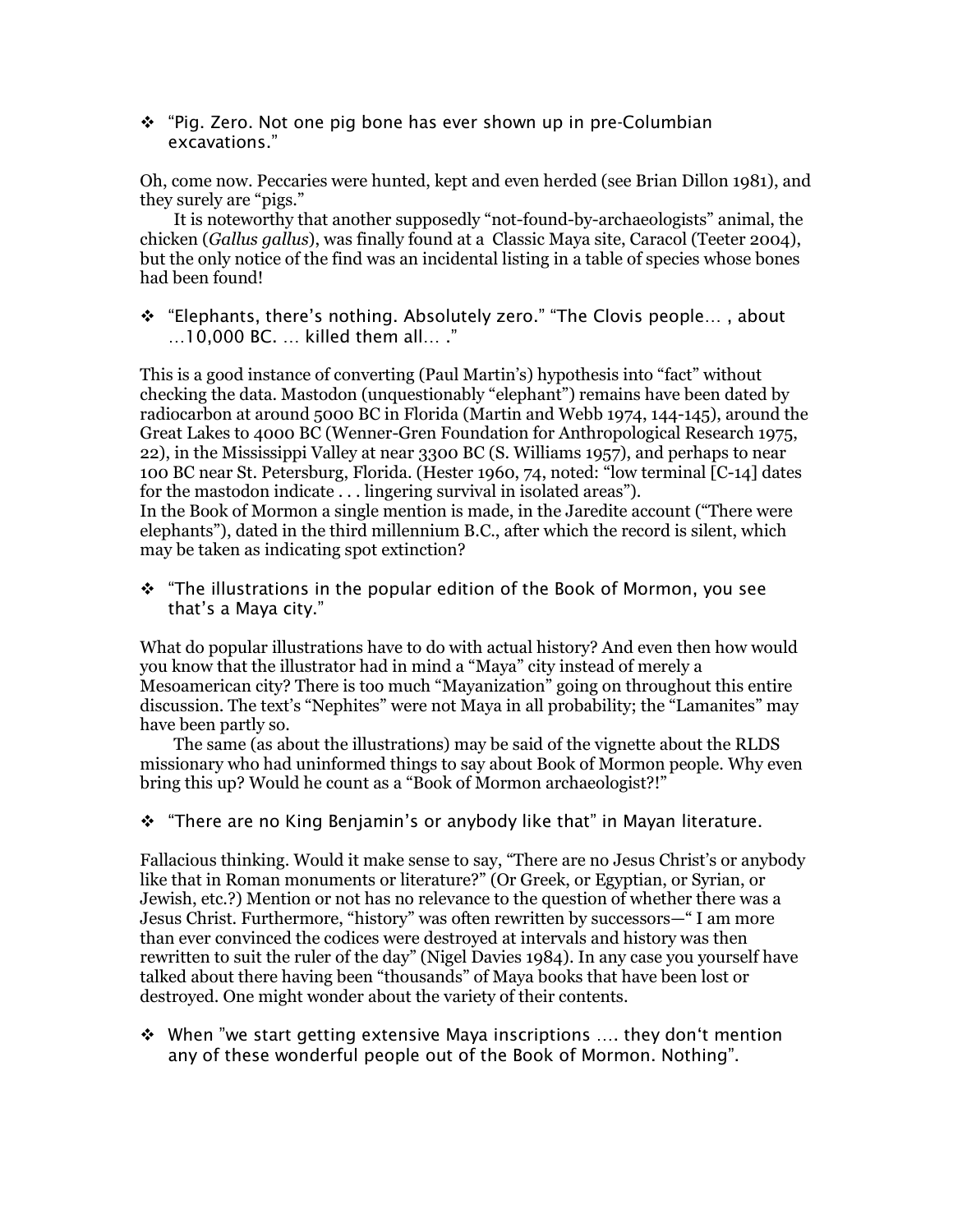See the point just above. But how do you know the Nephites are not mentioned? "Mention" of a "people" is a matter of using a name or ethnic label, but what name would "the Maya" use if they had referred to the Nephites? Surely not the English translation, "Nephites." Of course we do not know the "native" name, in any language, which the "Nephites" bore, let alone what name the Maya would have used if they had referred to them.

 *No writing for the Olmec, "which is peculiar if these people came from the Middle East."* 

A distinct system that had been known to a limited degree for many years came into much fuller light with discovery in the 1980's in south-central Veracruz of La Mojarra Stela 1 as well as on various supplementary fragments from elsewhere in Mesoamerica. That script was dubbed "Tuxtlatec" (Méluzin 1995) or "Isthmian." Its origin was attributed by Méluzin to the La Venta area, perhaps at about 500 BC, while Prem (in Barthel and Von Winning 1991, 52) believed it originated in the Central Depression of Chiapas. Arguably it was in use in Olmec/Jaredite times.

There is now evidence that a different writing system was functioning earlier in the Olmec era, before 600 BC (Pohl et al. 2002). A still different system, ancestral to Zapotec script in the Valley of Oaxaca, is claimed by Marcus and Flannery to be represented on a monument at San José Mogote, Oaxaca, which they date to 600-500 BC (Marcus 1976). In 2006 the Cascajel stone block with its inscribed script was announced, found near San Lorenzo Tenochtitlan in the Isthmus of Tehuantepec.

 Then there is the cylinder seal found at Tlatilco by Fred Peterson that was reported on by Dave Kelley (1966) and which both he and John Graham at Berkeley believed to bear writing. That seal has now been dated at Oxford by thermo-luminescence from "2000 to 3200 years ago." Coming from Tlatilco and dating so, it has to be an Olmec object. (Incidentally, it has tentatively been connected stylistically to cylinder seals in Iran of the third millennium B.C. by a Near East expert on seals who was not told of its Mexican provenience!)

 These artifacts indicate that as many as five styles of writing could have been in use among the Olmec, that is, in Jaredite times.

 *Population. "The Aztecs could field fairly good-sized armies, but never that size" (hundreds of thousands).* 

The following facts are documented: The Quiché force opposing the Spaniards numbered 232,000 despite the fact that some groups abstained from the alliance. The Aztecs mustered a force of 400,000 in a fairly routine campaign against a nearby kingdom. Etc. More problematic is Alba Ixtlilxochitl's account of central Mexican history according to which a combined Aztec army at one point consisted of 700,000 men. Of the hazier past the historian said that in the last war of the "Tultecs" a total (including women) of "5,600,000" persons were slain. Even if we skeptically and arbitrarily reduce that figure by 90 per cent, the remaining number would be of the same order of magnitude as that reported in the Book of Mormon for the final battle at Cumorah.

 *"There are no Semitic words whatsoever in it (Mayan). It's got no relation whatsoever with any languages that we know of in the Old World"* 

No archaeologist is qualified to speak in these absolute terms on this abstruse subject. Brian Stubbs, a leading scholar on the Uto-Aztecan language family, has shown that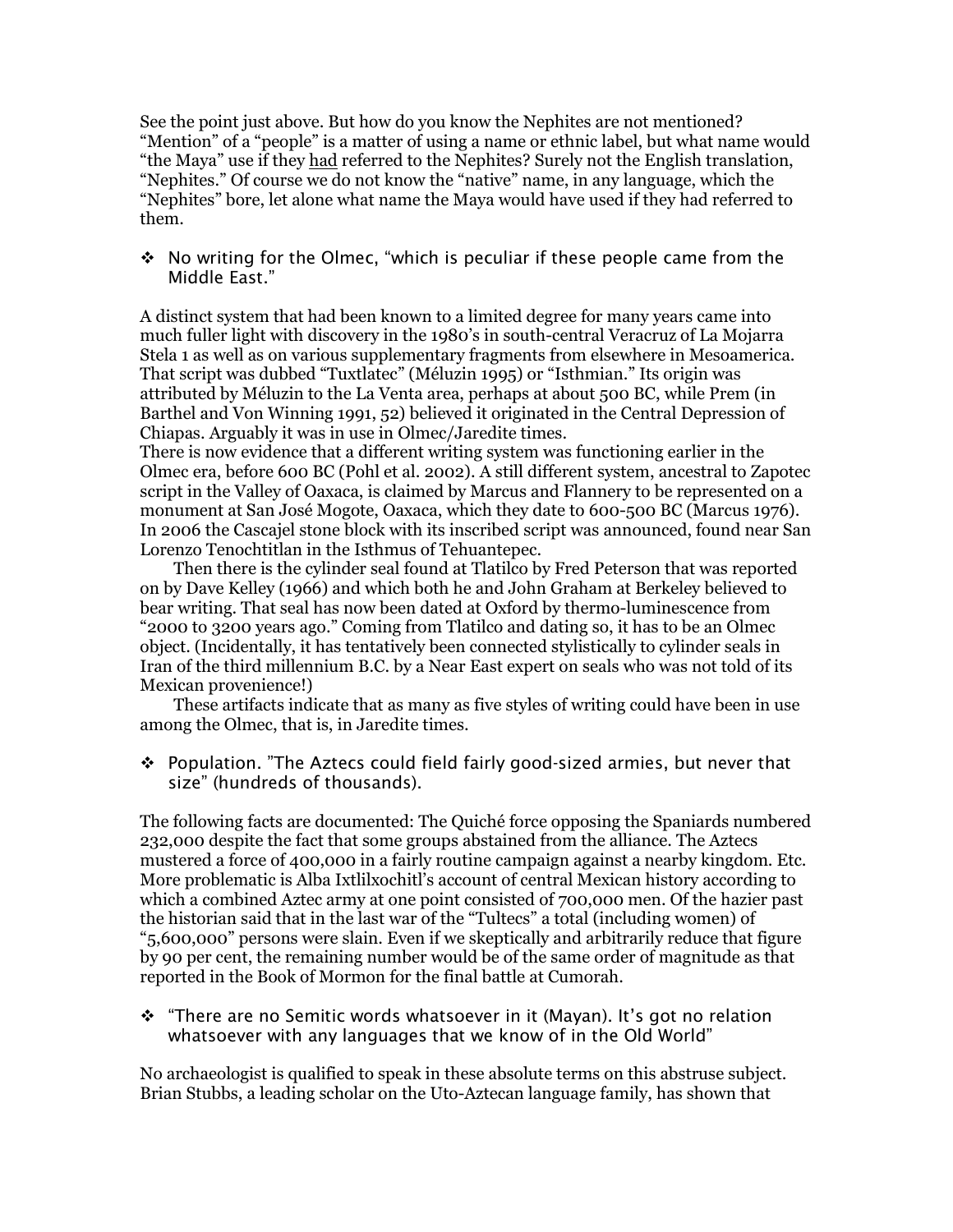languages of that group show major similarities with Hebrew and Egyptian (preliminarily in "A Few Hundred Hints of Egyptian and Two Dialects of Hebrew {or Northwest Semitic} in Uto-Aztecan," a 142-page manuscript, 2004; in revision as a book, *More on Uto-Aztecan*). He concludes that the Uto-Aztecan family developed as a creole language formed from Hebrew, Egyptian and a native ancestral language of central Mexico which then divided multiple times to form the U-A family. Some, but not all, other Mesoamerican tongues show similar characteristics.

 Meanwhile a number of other Native American languages have been connected to Old World sources, few of which had been suspected before (e. g., B. Fahey, "Mayan: A Sino-Tibetan language? A comparative study." {*Sino-Platonic Papers* No. 130}{Philadelphia, PA: University of Pennsylvania, Department of Asian and Middle Eastern Studies, 2004}). M. Swadesh (1961) was among other linguists who felt that "It is perfectly possible that a group of people having arrived speaking a new language [in the New World] eventually was absorbed into an already established linguistic community."

 The phenomenon he described would be like what took place with native "Toltecs" who migrated into Guatemala, where they came to dominate local populations: "Linguistic patterns of highland Guatemala suggest that Toltec influence involved no mass migration of Nahua speakers to the highlands. Only small numbers of the Toltecs must have come in contact with a well-established indigenous population, the invaders' tongue being absorbed within the linguistic milieu of the more numerous indigenous population" (Carmack 1970). After only about 700 elapsed years Carmack found very little linguistic or cultural, let alone archaeological, evidence for their presence there as their history in the Popol Vuh reported. Yet today Mesoamericanist scholars all consider the Popol Vuh a fundamental source on the native pre-Spanish culture. The Book of Mormon deserves to be seen in the same way.

## **About Joseph Smith**

 *Dehlin: "Joseph Smith himself you know, would walk around and see a pile of bones and say that was the famous Nephite warrior Zelph, or whatever; he would see a city and say this was the ancient city of blah, blah, blah …" (Not contradicted by Coe.)* 

This statement is vastly exaggerated in terms of Smith's real history. [You really didn't have a very helpful interviewer did you?]

 *Smith "claimed that it (Book of Abraham) was in reformed Egyptian and that he could read it."* 

Factually untrue. J. Smith never said the record was in "reformed Egyptian." He said he translated the Abraham record from "Egyptian" by inspiration, not "because he could read it."

 *In re. Joseph Smith. "He sees the incredible people like the Comanche and the Sioux and Cheyenne and people like that that probably would have influenced him a lot. He had to have horses."* 

Patently impossible. Nothing was known in the eastern U.S. about horse-using Plains Indians in Joseph's day, the 1820's. In any case the Book of Mormon never suggests that "horses" were ridden by anybody.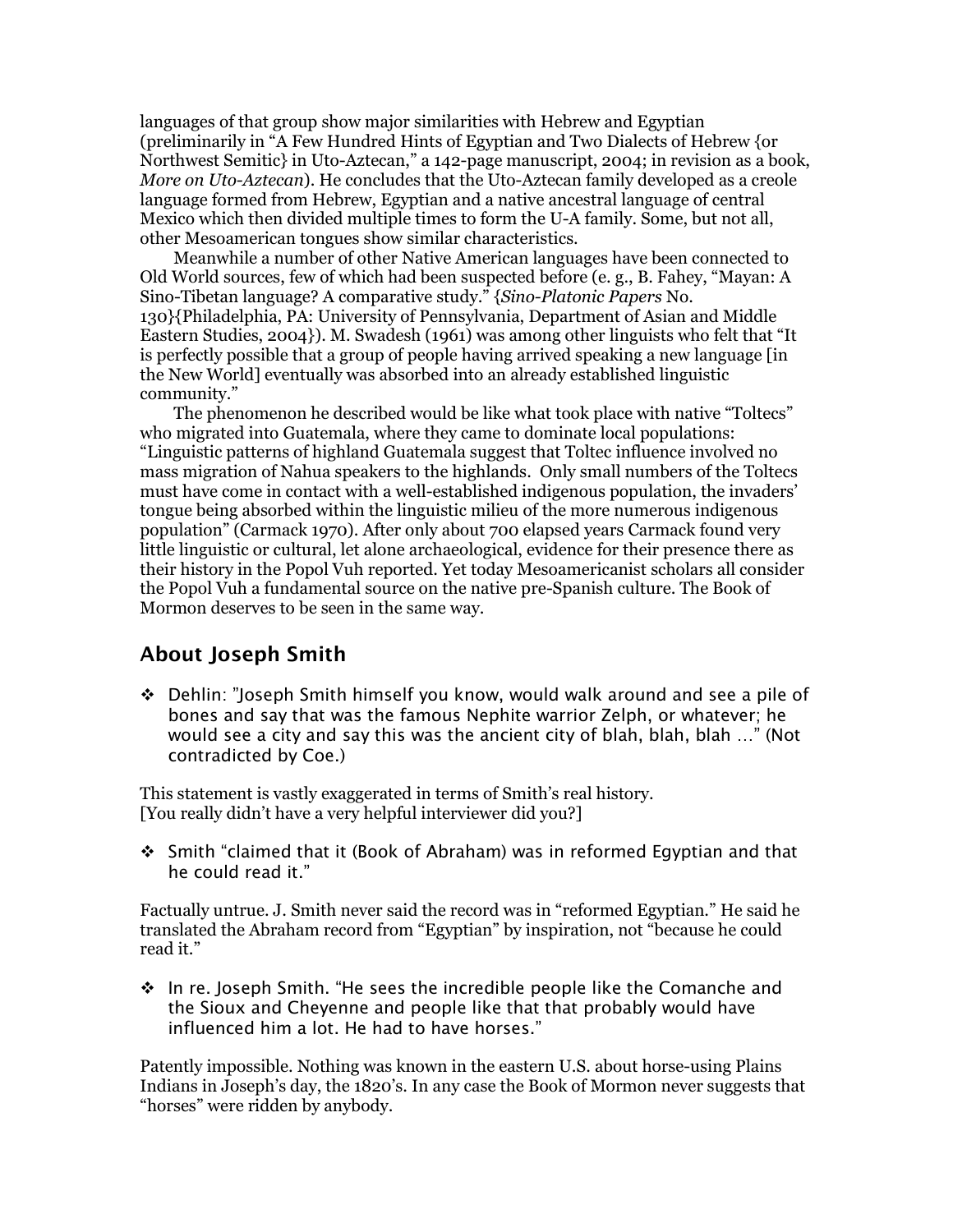## **About "Book of Mormon archaeology" and the NWAF**

 *The NWAF. "They really never found plates of gold or wheels, or steel swords, or anything of the sort." "Constantly arriving there in early days, were slight screwballs out of Salt Lake and places like that, coming down with metal detectors running around trying to find plates of gold and whatnot."* 

This must be based on a gossip or rumor at best. The Foundation's history yields nothing that suggests such an objective was held by anyone, or that such weird visits ever took place, nor do surviving personnel know of anything like this.

 Assertions or intimations that archaeologists of the New World Archaeological Foundation have striven to find "proof" for the Book of Mormon are completely false. Nothing could be further from the truth. Starting with the first season of the NWAF (in 1953), even before it had any connection with the LDS Church, the operational guidelines were that the research be conducted according to professional standards without any reference to the Book of Mormon, although the funding was from private LDS donors. Pedro Armillas was chosen as the first year's field director upon guidance from A.V. Kidder, Gordon Willey and Gordon Ekholm, who constituted an advisory committee for Tom Ferguson. Gareth Lowe and I were the only archaeological people aboard the first season who were LDS. Other "student staff" members included Bill Sanders and Román Piña Chan who both later became premier Mesoamericanists and who could hardly be supposed to be closet Mormons. From the beginning non-LDS NWAF archaeologists have out-numbered LDS believers.

 From 1955 on, after Ferguson had appealed to the Church for support funds and received a commitment for the same (having exhausted his private funding sources), the eminent J. Alden Mason, emeritus professor at the University of Pennsylvania, who had become editor of NWAF publications (as well as assisting with archaeology), supported a judgment from Ed Shook (Carnegie) about the objectivity of the foundation, when Mason made a definitive statement (in the Foreword to NWAF Papers 1-4, 1956) about the non-involvement of the Church authorities in planning or reporting the NWAF research. That position never varied from then to the present. With such powerful professional assurances, your own assessment visit to the Chiapas operation was hardly necessary. Your current intimation that there was a hidden Church agenda behind its generous support of the Foundation is both wrong and prejudicial to any fair discussion of the roles of the NWAF and of the Church authorities.

*John Robertson, "fantastically good linguist"* 

Perhaps of interest: after Robertson retired from the BYU faculty, he and his wife served a Church mission where, among other things, they averred the authenticity of the Book of Mormon as an ancient text.

 *"Land bridge into Asia. This is something the Book of Mormon archaeologists don't really like to talk about."* 

Why this statement was made is a complete mystery, in the first place because the frequent expression "Book of Mormon archaeologists" has no actual referents. Not a single archaeologist I know or of whom I have heard would call him- or herself a "Book of Mormon archaeologist." I know of only two who ever did so, Wells Jakeman and Ross Christenson, both of whom have been deceased for quite a while. A few pseudo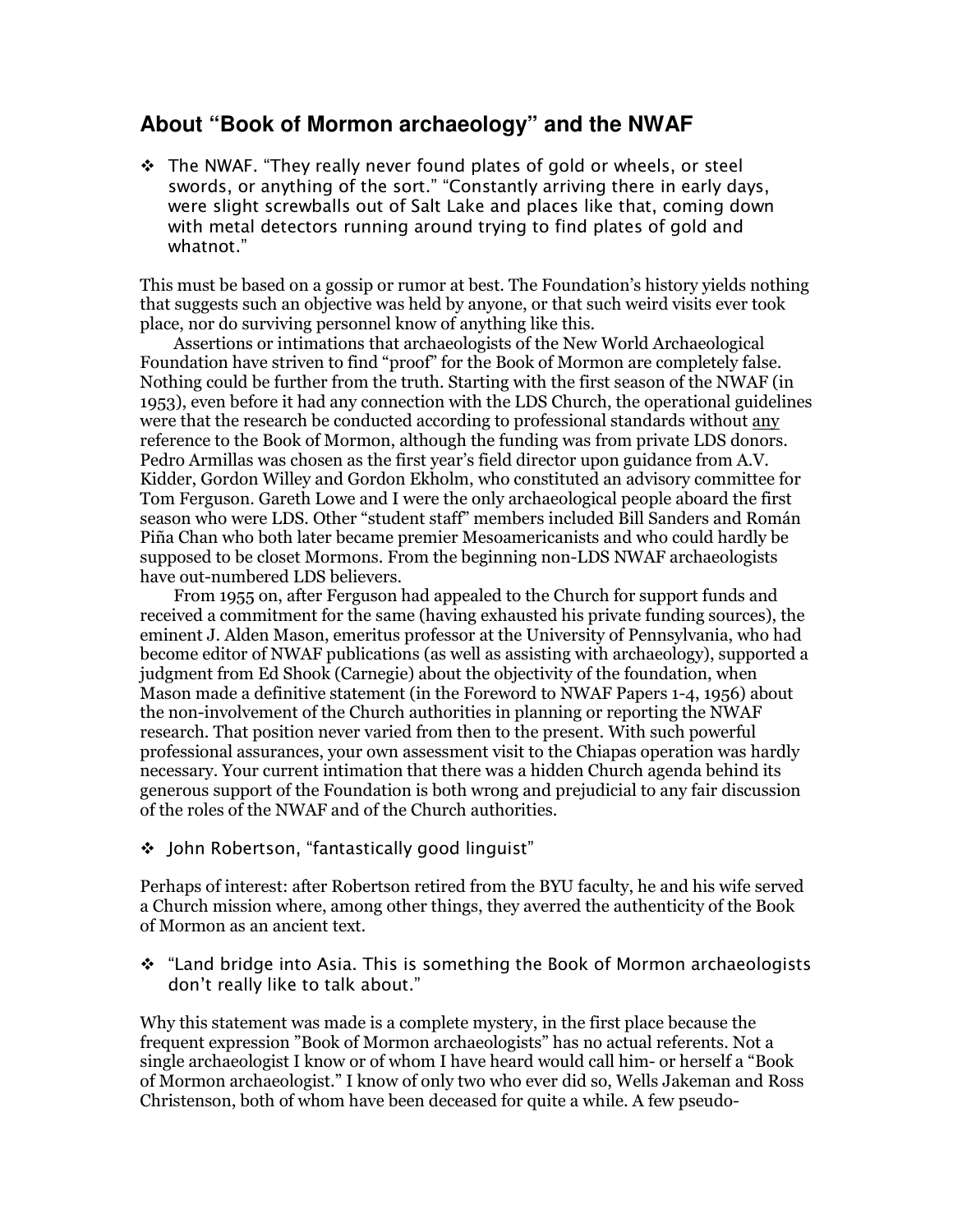archaeologists of a journalistic stripe lurk around the fringes of the Mormon intellectual community, but they are all pretension and no substance. Moreover there is no reason why archaeologists who are Mormon would hesitate to discuss the Bering Strait route.

 "Book of Mormon archaeologist" implies someone trained to a professional level who, however, focuses inordinately on relating that book to the results of archaeology to the exclusion of following professional archaeological goals. Frankly, there are none. Certainly I am not one!

 A few other Mormon archaeologists and I have followed a course concerned with establishing plausible models of relationships between the Book of Mormon text and the materials of Mesoamerican archaeology. This activity has been carried on following the normal conventions of professional archaeological research, while accepting both L. Binford's dictum (1983) that archaeologists must "prudently weigh" possible alternative explanations and judge which is more plausible, and B. Trigger's view (1998): "To understand better what has happened in the past, archeologists must produce scenarios that are radically different from what has previously been conceived."

 *"The whole business of Book of Mormon archaeology, to find Zarahemla, to find the plates of gold that were inscribed* 

This deserves to be called nonsense.

#### **Near Eastern Links**

- *"So, basically, if you are looking for Old World connections and looking at the Near East, you're looking in the wrong place."*
- *"All sorts of things that are typically American …. Nothing to do with the Middle East at all. There's nothing in the slightest bit Middle East about the Olmec."*

You might plead ignorance of any purely Mormon efforts to demonstrate a relationship between Mesoamerica and the Near East, but how could you not be aware of my 1971 article, "The significance of an apparent relationship between the ancient Near East and Mesoamerica," in *Man across the Sea: Problems of Pre-Columbian Contacts*, C. L. Riley et al., eds., 219-241? (Austin: University of Texas Press)? That piece is now supplemented by "A Complex of Ritual and Ideology Shared by Mesoamerica and the Ancient Near East" (*Sino-Platonic Papers* No. 195). (Philadelphia: University of Pennsylvania Department of East Asian Language and Civilization, 2009). (PDF accessible at sino-platonic.org)

 You might well not yet have seen this recent item since the outlet is relatively obscure. It contains a list, along with extensive references to the literature for each item, of 380 correspondences between cult and ideology aspects of culture between the Near East in the second and first half of the first millennium B.C. on the one hand and Mesoamerica on the other. The striking nature and number of those correspondences makes it certain that there was a direct diffusionary event that anciently linked the two areas.

 *"I've never seen anything there that would convince me that these people have Middle Eastern DNA."*